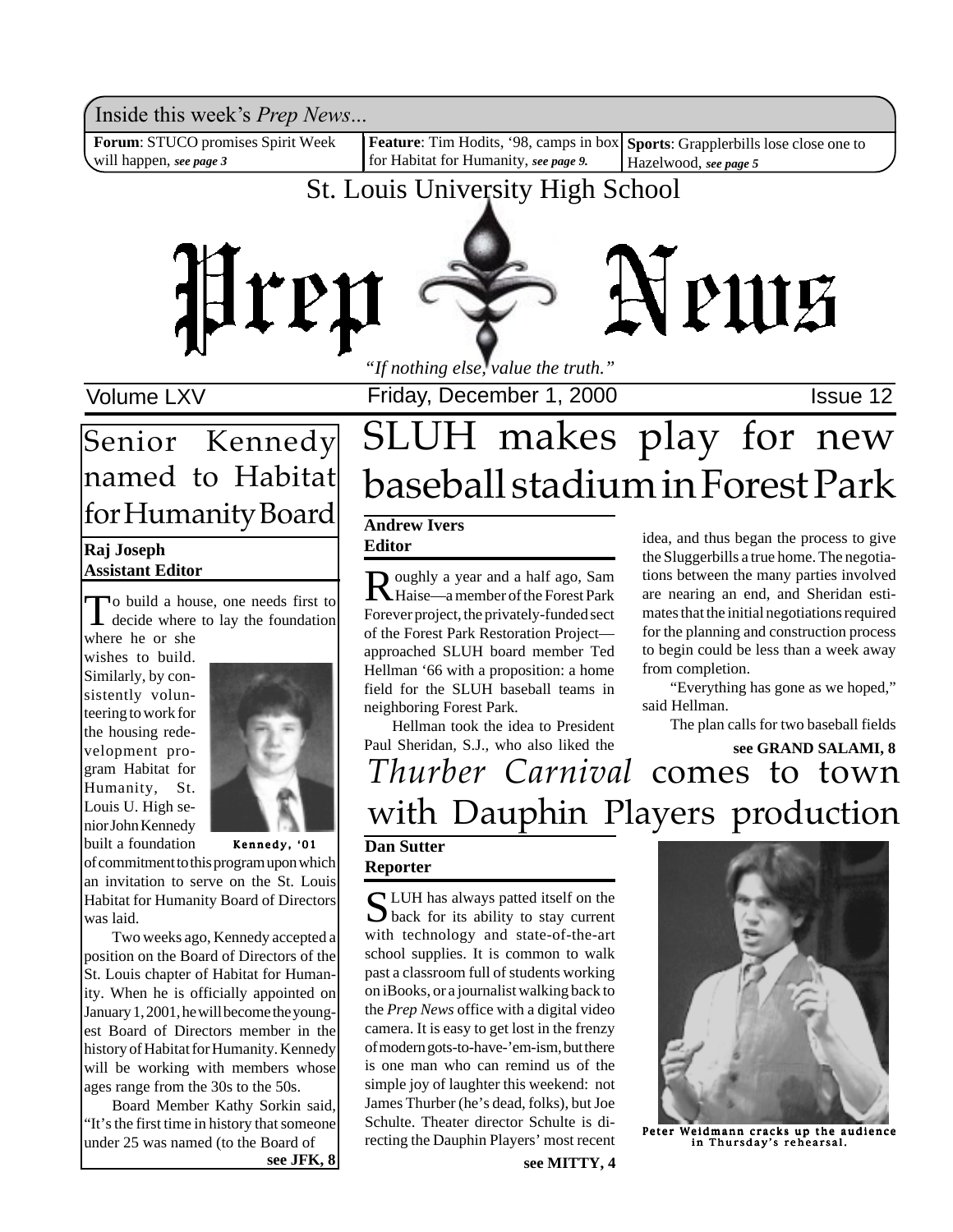## 2 December 1, 2000 Commons closed, couches filled with trash, fruit flies

### **Tim Piechowski Reporter**

ast Tuesday during the end-of-school announcements, Dean of Students H. Eric Clark informed the student body that the Student Commons was closed

indefinitely. Clark felt the need to close the Commons after multiple attempts to get students to clean up after themselves failed. Students were frequently leaving lunch trays in the Commons, and were failing to throw away their garbage.

nte closed

The sign proclaiming a closed Commons

The Commons were so dirty that "if

you were to walk in the room with your mouth open, a fruit fly [would] fly in your

SLUH 40, Windsor 27 Quick Pins Nick Born, 119 at 1:02 Dan Wankum, 171 at 1:32 Additional Wins Robert Nahlik, 112 Sean Staed, 125 Stan Niemeier, 130 *Prep News Nightbeat* Varsity Wrestling

Mike Huelsing, 140 Colin O'Brien, 145 Ben Purcell, 160

John Horman, 189

mouth," commented Clark. The fruit flies most likely came from the food stuffed underneath the couches.

Of the students irresponsibility, Clark said, "What upsets me is that this is [the students'] school, and they treat it like crap."

> Student reactions to the closing of the Commons were mixed. Sophmore David Haenni expressed his opinion, saying, "I care deeply; the lunchroom is overcrowded, and it gave me somewhere to sleep in the morning."

Sophmore Dan Sinnett had a different reaction. "I don't care," Sinnett commented, adding,

"The Commons are always so dirty that I never want to go in there."

Since its being closed, some students have been working to get the Commons reopened; however, Clark believes that "the students won't be able to get it cleaned the way it needs to be."

 He added that the only way the Commons can truly be cleaned is with the aid of the maintenance staff. The room needs its carpets cleaned, and it needs to be fumigated.

 Unfortunately, its maintenance crew has other items on their schedule, and the Commons will have to wait.

Clark said there will need to be changes made in the Commons if and when the Commons are reopened. He believes that in order to keep the Commons clean in the future, all couches will need to be removed from the room.

Also, food would most likely not be allowed in the Commons, as it is the cause of most of the messes made there.

Regarding overcrowding in the cafeteria due to the closing of the Commons, Clark stated that for the time being, "Students will have to sit on each others' laps."

## Students collect goods for Bosnian families

### **Brian Kane Reporter**

Last week, many were indulging in<br>their Thanksgiving joy and taking time to remember what they normally take for granted. But there were some families who had to worry about necessity, not surplus.

There is a high number of Bosnian refugees currently living in St. Louis. Many of them do not have what they need. At least fourty-one of those families, some of them fleeing from the war in their homeland, will receive special aid from Saint Louis U. High students this winter through a STUCO-sponsered service project.

"It's great that SLUH students can put aside their own wants and help the less fortunate with their needs," said Drew Tangaro, a senior advisor from homeroom M109.

Earlier in October, a St. Pius representative began discussing plans for the project with STUCO Moderator Brock Kesterson. In November, Kesterson received the guidelines for the project, as well as the list of families SLUH would be assisting and information about them.

During the half-week of school before the Thanksgiving holiday, information about the drive was released throughout the school, and students started to sign up to bring in specific items. A wide variety of items are being collected, from bath soap and shampoo to paper towels. Most of the items are things many people use on a daily basis without a second thought regarding their importance.

Each homeroom of the school is **see X-MAS TIDINGS, 10**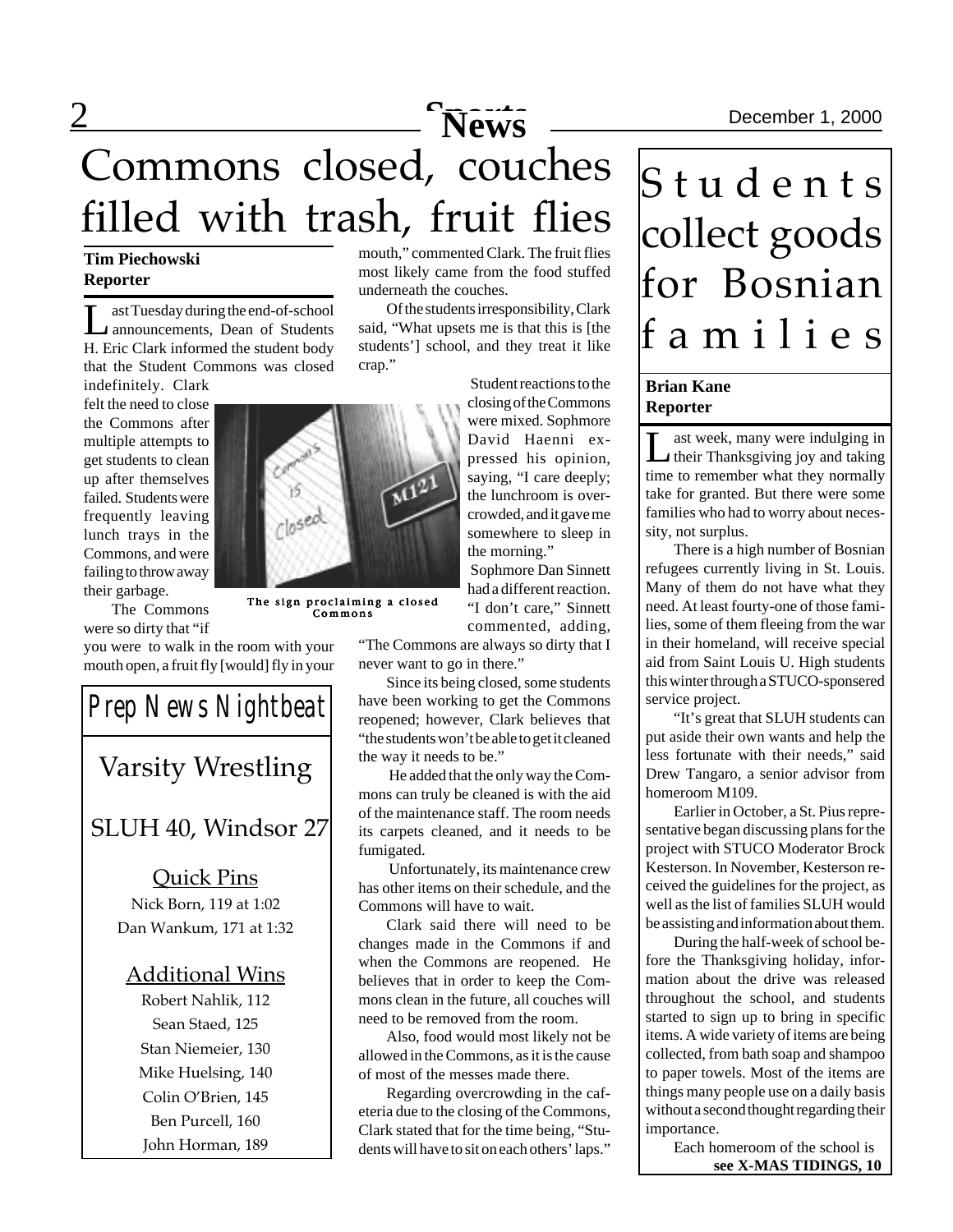## LETTERS TO THE EDITOR STUCO begins Christmas season with plethora of activities

#### Hi-dee-ho, Jr. Bills,

Yes, it's been a while since you have heard from me (not long enough), and I know you (hardly) missed my witty (boring) letters to the editor (tyrant). FYI this letter is jam-packed with humor (yeah) and pizzazz (whatever that means).

First off, bring in all your goodies for the Bosnian Drive. The final day is December 15 and delivery is Saturday, December 16. So, don't be like me, bring in your item before Saturday morning on the way to deliver your baskets. It's a really good cause, and it feels good to give.

In the spirit of giving, your STUCO delivered a big loss to the non-existent *Prep News* homeroom on Thursday. It's settled; we now know who really runs the school. Homeroom Hoops continues for juniors and seniors; and for you frosh and wisefools, homeroom b-ball starts after the Christmas break. Note to M106: STUCO is going to whoop up on you tomorrow.

The Mario Tennis Tournament is still being played, and there are many matches today. See Casey Barrelle or the tournament board on the STUCO office window.

Next item on the agenda: the SLUH Christmas Mixer 2000. "It's the most wonderful time of the year," says Tommy Chibnall. When you enter our winter wonderland, nine out of ten of you stallion-like Jr. Bills will proclaim, "It's a Christmas miracle!" 100% guaranteed (not actually guaranteed).

This Sunday our varsity basketball team opens up its season

### Pro-Life Club elects officers and looks for members

Dear Fellow Jr. Bills,

As many of you know, a club that has started up in full force this year is the Pro-Life Club. With Mr. Chik at the head of the effort, the Pro-Life Club is working hard to get the word around SLUH and the St. Louis community that we care about life and the right to life for all beings.

Well, this week the Pro-Life Club had its inaugural election of officers. Although we had some difficulties with the voting in Palm Beach County, we were still able to complete the election, and I am proud to announce the new officers to the St. Louis U. High Pro Life Club. The president is senior Chris Conard, the vice-president is Craig Hinders, the publicity officer is senior Joe against Jerseyville at 1:00 p.m. at SIU-Edwardsville. What else are you going to do...watch the Rams? Let me tell you something, Kurt Warner is back, and the Rams are going to run all over Carolina. What else are you going to do...homework? Kyle Bruno says, "Man, I don't even *do* homework. Pssht." Take his advice and don't take your girlfriend to see *The Grinch*. Go watch the Bills play some hoops.

Spirit Week is coming up (for real this time). December 11- 15 is filled with tradition and fun. Look for an extravaganza of Twinkie-eating, Crazy Clothes Day, and another stellar pep rally. There is another celebrity guest that will blow your mind, so watch out.

That's all I have for you today, my fellow Jr. Bills. Remember, keep your feet on the ground, your eyes on the road, and keep reaching for the stars. (I apologize for this lame attempt at humor—*Prep News* NightBeat wrote it, not me.)

See ya, Paddy Kelleher STUCO Sports Commish

*Editor's Note: The* Prep News *has contested the decision of the homeroom basketball game. Do not be fooled by STUCO's monkeyshines and doubletalk that may lead you to believe they were victorious. The results of the recount should be in after Christmas break.*

Nagle, and the secretary is junior Steve Mongiello. With these guys at the wheel, the Pro-Life Club is in for a ride.

Also, anyone who is interested in joining the club is always welcome; just talk to the guys mentioned above or to Mr. Chik. We have a lot of events and things we want to do this year to have fun and make a name for our club. We have meetings every couple of weeks, and if you're interested, just stop on by and get involved. Thanks for your time and congratulations to all the newly elected officers of the club.

Sincerely, Chris Conard, '01

### Jim Blase, '75, encourages student volunteers

I just wanted to echo the comments made by Raj Joseph in his editorial of November 17, urging students to consider service beyond Senior Project.

Before last week's SLUH Board of Trustees meeting, I was reading an article in the Fall issue of the Jesuit Bulletin entitled: "'Will You Build Me a House?' Rockhurst University Students Give Up Their Spring Break to Do Service Projects," and I thought to myself, what a great idea for SLUH! I recommend this article for reading by all SLUH students. To be true "Men For Others" requires the sacrifice of time over and above that already carved out of the SLUH school schedule.

Jim Blase, '75 Member, SLUH Board of Trustees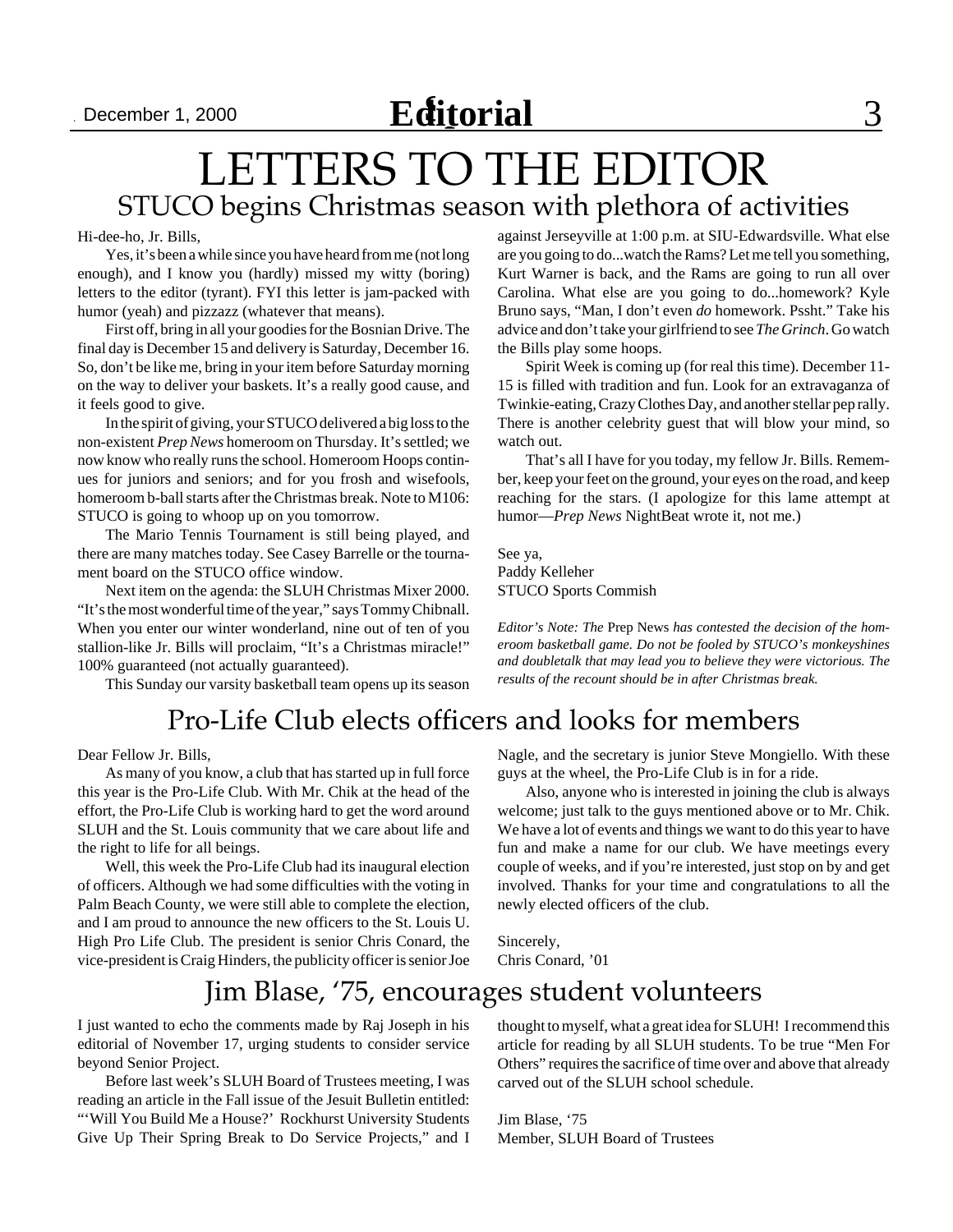## **Sports** December 1, 2000

# Tai brings Confucianism to library

### **Andy Neilsen Core Staff**

Let year, an art exhibit at UMSL<br>marked the 2550th anniversary of the birth of China's great thinker and teacher, Confucius. With pictures as well as artifacts, the St. Louis chapter of the Confucius Association of the United States honored China's most respected teacher.

This year, SLUH's sole Chinese teacher, Ching-Ling Tai, has brought some of this exhibit to the Robinson Library here at SLUH.

As well as panoramic pictures of Chinese ceremonies from the Confucius Association, Tai has mixed in artwork

## **MITTY**

#### (from 1)

undertaking, "A Thurber Carnival," which will open tonight at 7:30 pm and continue with three more shows this weekend.

Schulte still chuckles at the stories Thurber tells and the author's underlying wit. "He wasn't a joke-writer," explains Schulte. "He was a humorist. He was very subtle and found humor in normal life, like Will Rogers, or Bill Cosby today."

The play itself is a collection of his short stories and cartoons acted on stage. The format of the play could be compared to a variety show. When one scene ends, a new one begins and all the actors take on new roles.

The only time the audience will see the actors in what looks like the same roles is during the Word Dance sketches. The Word Dances open and close the show, and consist of eight actors (four couples) in a cocktail party setting. They are all dancing (choreographed by senior Kurt Kleinberg), and the dialogue is taken from Thurber's various cartoons that were published in the *New Yorker*. The end result is a series of one-liners, intertwined with dancing, that will have everybody in the audience laughing.

Thurber is also known for the sophistication of his humor. When asked about the work of the author, English teacher Rich Moran replied with arguably one of and artifacts from her own personal collection.

The collection features a large clay pot inscribed with Chinese writing all around its surface. Artifacts from much earlier times in China are on display, such as combs and eating utensils.

The display also shows large scenes of the ceremony in China held to honor Confucius's birth, picturing grand towers and large scale dances.

Tai's main hope in bringing this exhibit to SLUH is to educate all students, not just those in her class, about Confucius's influence on Chinese and western thought.



One of many items in the Confucius exhibit in the library.

the most ingenious ideas since the new block schedule.

"As opposed to interviewing incoming freshman, I always said we should just put them in a room with a book of Thurber's work and a little window to see if they are laughing. If not, they're out of here." That may never happen, but Moran will be in attendance for the show Sunday night at 7:30 p.m. and promises to be laughing.

The production features a cool jazz group on the side of the stage that will play all the music for the show. The four-piece set of junior Mark Siebenaler and seniors Mike Nigh, Ryan Vilbig, and Dave Willard give the audience lively entertainment before each show begins, playing jazz each night while the audience finds their seat.

ASC member Ken Ferrigni, who has spent long hours helping Schulte with the actors, says he has loved Thurber since he was eleven years old. The best part for him is "how (his humor) held up after fifty years."

Schulte echoes his remark, saying, "Some of it is dated, but his humor is still very popular."

Stage manager Craig Hinders said the best part of the play for him is that "it's not all high-tech and fancy, it's all comic genius. That's what makes it funny."

In his cartoons, Thurber has an obvi-

ous fascination with dogs. He is famously quoted as saying, "The dog has seldom been successful in pulling man up to its level of sagacity, but man has frequently dragged the dog down to his." Thurber's love of simplicity is apparent in all of his cartoons, many of which are featured during the show. His influence over the modern cartoonists at the *New Yorker* today is uncanny, where his style has found a home in the back pages of its magazine. His simple pen drawings, usually of dogs, will decorate the set and a few sketches this weekend.

Kevin Kloster, with a large, very un-Oedipal smile, says, "The best part of the play is I don't have to kiss Laura Winkler." He is of course referring to the numerous on-stage kisses he shared with her as husband and wife, or mother and son... whatever they were during *Oedipus Rex*.

Schulte and Ferrigni started the show a little differently than planned. Instead of the required nine roles (five male, four female) for the play, they increased the cast to 16 actors (12 male, four female).

In regards to the change, Ferrigni stated, "Due to the format of the show, we were able to increase the cast, and now more SLUH guys get to be in the spotlight than originally intended. It worked out great, because we had so many excellent actors to choose from."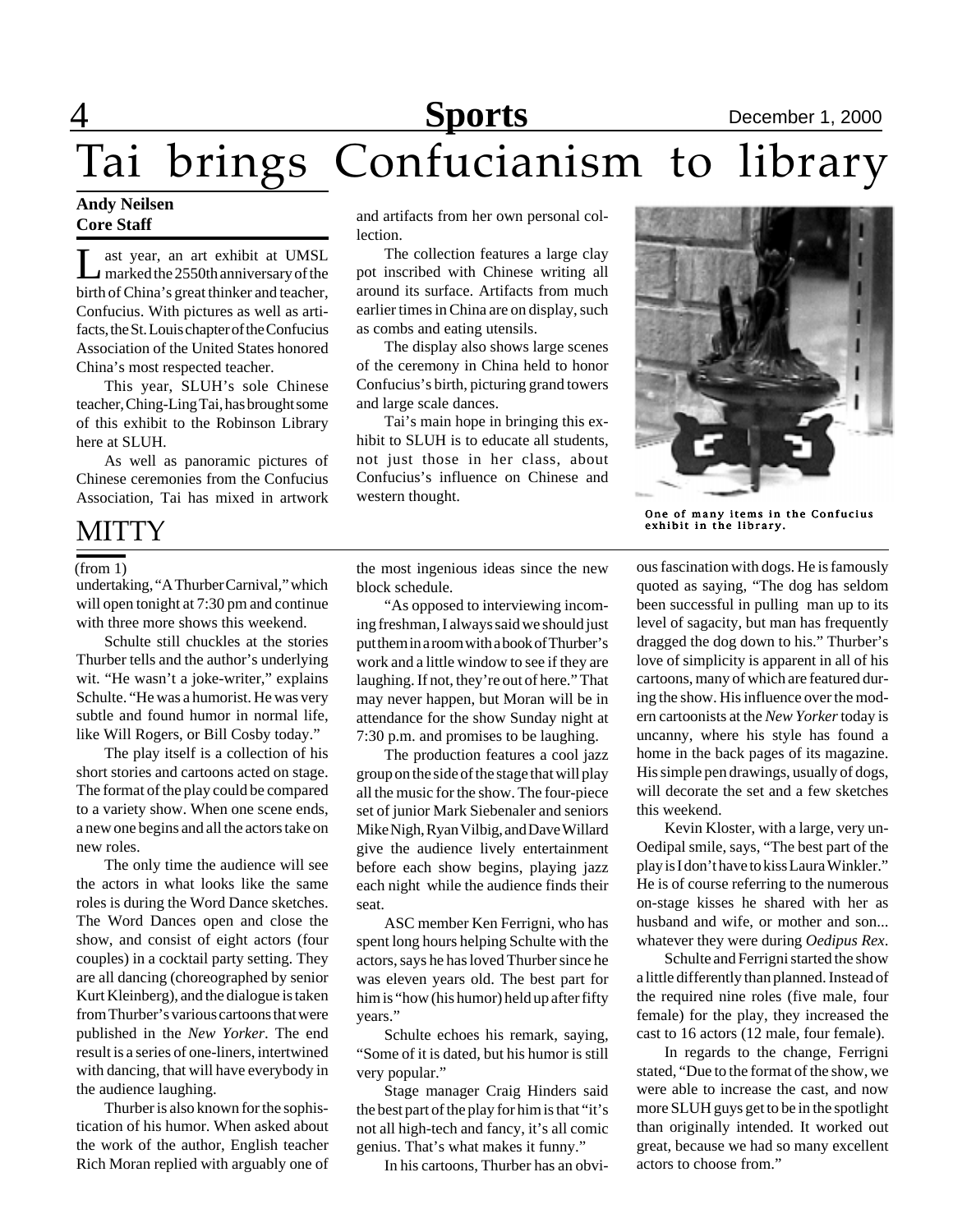## Sports 5<sub>5</sub>

## Wrestlers kick off season aggressively *Despite losses, team pleased with progress*

### **Mike Smallwood Reporter**

A sense of eagerness and an-<br>ticipation was felt as the wrestling Jr. Bills prepared to take on the Hazelwood West Cats on Tuesday evening. This was a tough season opener for U. High wrestling, but the team was ready to take on the challenge.

In the first two matches, SLUH and Hazelwood West exchanged open lineup spots with Rob Nahlik receiving a forfeit at 112.

After suffering a pin at 119, SLUH was down 12-6, but in the very next bout, Sean Staed quickly tied up the score by pinning his opponent.

Stan Niemeier followed with an impressive 19-3 win over his competitor in the 130-lb. category, earning the team 5 points by a technical fall. He all-out crushed his enemy, slamming him to the ground several times after lifting him off his feet and then torturing him with moves that twisted his legs in obscure ways.

The Cats didn't worry, though, and SLUH suffered a loss at 135, putting Hazelwood up by one, 18 to 17.

With this tight of a match, the door of opportunity was swinging back and forth. The Bills decided to bust it open. SLUH won the next four consecutive weight classes decisively.

Mike Huelsing, 140, crippled his opponent in a 16-0 decision in

which he applied continuous pressure to his opponent—not allowing him a moment's rest and leaving his face in a constant state of wretched pain. Colin O'Brien collected a forfeit and six more



Stan Niemeier slams an opponent.

team points, while Joe Bommarito pinned his man 3:26 into the 152-lb scrimmage. Joe Gilfoil, wrestling at 160, flipped and rolled his way to a pin in only 2:24. This streak put SLUH up big, 40-18.

However, this was not an insurmountable lead with four matches left. The Jr. Bills lost the 171 and 189 weight classes in closely contended bouts, which tightened the team score to 40-30. With SLUH having the last two weight classes open, the Cats collected 12 more points to push barely past the Billikens. The final score was Hazelwood West 42, SLUH 40.

"We should have had it. We just had a couple of opens that cost us the match," commented captain Stan Niemeier.

Despite the loss, the team competed very well; assistant coach Todd Clements remarked, "Everyone gave a 100% and that is what we look for each time."

Following the disappointment, head coach Tim Curdt said of the actual score, "It's tough giving up the points on forfeits, but with four pins and two technical falls, I felt it was a very good first match for a young team with a lot of potential. The challenge will be how to build on the good things and fix the problems. We wrestled aggressively and didn't back down."

## Puckbills start '00 with 2-2-1 record in opening weeks

### **Jon Neff Reporter**

The Buseybills entered their game against conference rival Vianney hoping to better their 1-0-1 record. The Vianney defense, however, shut down the SLUH offense and allowed no goals.

While goalie Geoff Schuessler played a solid game, the SLUH defense twice left Vianney forwards open in front of the net, leaving Schuessler with no chance to stop the point-blank shots. Vianney added two more goals to seal the game in their favor 4-0.

After this disappointing loss, SLUH looked to improve on its performance against another conference rival and one of the best teams in the league, Chaminade.

A large SLUH crowd came out to see what promised to be an exciting game, and neither team disappointed. Both teams came out strong, playing aggressively on offense, but Chaminade struck first on a goal by forward Mike Torrente.

SLUH continued to play well however, and quickly countered with a power play goal by sophomore winger Tim Mudd, bringing life back to the quiet crowd. Chaminade, however, backed by strong goaltending by Keith Van Gels, was able to keep strong pressure on Schuessler and the SLUH defense, and added two more goals by Aaron Thompson, including one on the power play again by Torrente, before the period ended.

The second period continued at the

**see ZAMBONI, 6**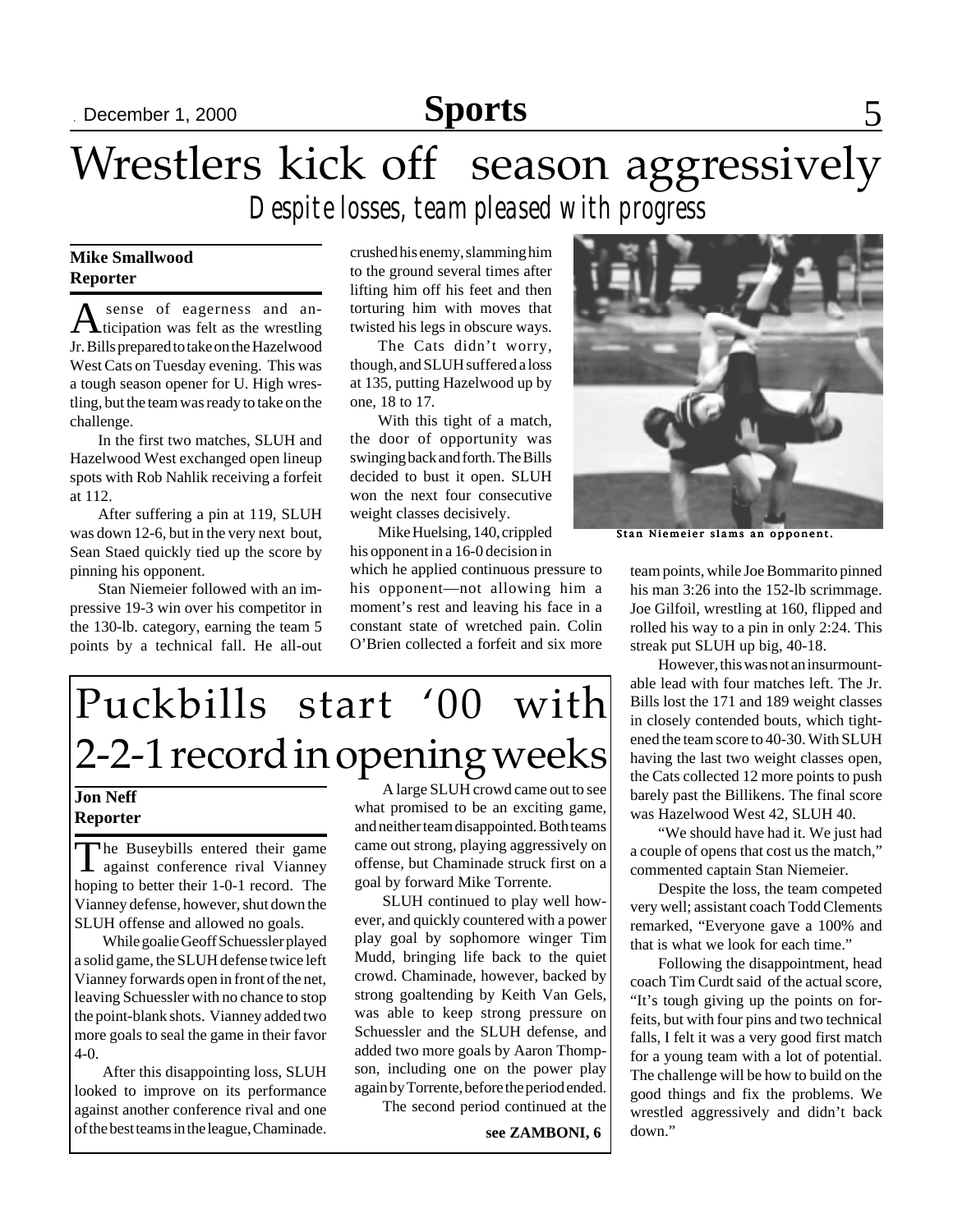### **Sports**

## 6 **Sports** December 1, 2000 Basketbills look to improve in 2001 *Mauer looks for improved defense, shooting*

### **Shawn Furey Reporter**

A little more than a month ago, head<br>coach Don Maurer's Basketbills took the court for the first practice of the season. The Jr. Bills look to improve on last seasons sub-.500 record with not only an improved record, but an overall increased excitement about Saint Louis U. High basketball.

Maurer described his preseason outlook as "cautiously optimistic" and added, "We have some very good shooters on this team, and if we can improve with the inside game as the season gets started, we'll just be that much better."

As is the tradition, a short time before the season's first game, the Jr.Bills suited up for their Blue and White scrimmage. With the team evenly divided and looking to get some simulated game experience, the 2000-2001 SLUH Basketball team showed their stuff.

The game was a back and forth battle which displayed the team's knack for

### ZAMBONI

#### (from 5)

same high pace. SLUH brought the difference to one on a goal by senior center Tom Merkel, and it looked as if they could even up the score.

Their aggressive play finally turned into a partial breakaway, though, with Chaminade forward Steve Bruce streaking down the center of the ice. He fired a shot from the slot that Schuessler was in good position to stop, but defenseman Todd Turner, the only SLUH player back, attempted to block the shot with his stick and actually redirected the shot past Schuessler.

This goal proved to be the turning point of the game, and eventually the game winner. Chaminade's Cole Dunlop added another power play goal at the start of the third, and sophomore Bob Lachky



Troy Lindbeck drives to the basket in Thursday's practice.

outside shooting. They shot an impressive 44% from behind the 3-point arc. The guard duo of the Blue team's Troy Lindbeck and the White's Adam Siebenman strutted their stuff as they exchanged outside shots for much of the game. Lindbeck finished the scrimmage with at team-high 21 points, followed by Siebenmann's 19.

Lindbeck, who averaged 12.2 points per game last year, said of the upcoming season, "We will improve on last season and we will try to stay competitive in our conference."

added one more power play goal for SLUH.While the loss was disappointing, it was the first game in which the team showed what it is capable of.

Senior forward Geoff Hill said "It was the best game we've played all year, and it proved that we can play at Chaminade's level."

Coach Charlie Busenhart said "If we play all of our games like that one, we can stay in any game."

 After its second straight loss, the team played what seemed would be an easy game against the Althoff Crusaders. SLUH, however, played what Busenhart called a "weak defensive game." The Jr. Bills, however, squeaked by, with Lachky scoring late in the third period to take the victory, 7-6. The other goals were added by Merkel, Joe Mantovani, Matt Pijut, another by Lachky and two by Turner.

The Jr .Bills open their season against Jerseyville on Sunday afternoon at 1 p.m. in Edwardsville, and then enter the Webster Tournament Thursday night with a firstround game against Eureka. The two teams will be good early tests for the squad, because they offer two very different attacks.

Of the upcoming opponents, Maurer said, "Jerseyville is a team which features some good shooters, and they are a smaller team that uses speed shooting, whereas Eureka is a bigger team with some key returns from last year. They will be two good tests for us."

Team Captain Kyle Bruno said of the new start for the team, "We are looking to get SLUH's name back on the basketball scene—we want to turn some heads this year."

The season starts Sunday. With great fan support and consistent performances by their core of talent, the team looks to improve all year long. It's the winter sports season, Jr. Bills—get ready to turn your heads.

### TAI THE KNOT

### (from 4)

Confucius was so respected in China that his family grave site is the largest undisturbed plot in all of China. Confucius's temple is also the only other place in China where a strong dragon motif is found in the design. These dragon decorations are reserved strictly for the emperor, but, because of his standing, Confuscius's temple was allowed to display this symbol of respect.

Even the Chinese emperors make pilgrimages to Confucius's hometown to honor the great thinker. Tai hopes that SLUH students will also be able to see this greatness. The exhibit will run for another 2-3 weeks, and is located just inside the library. Tai has also made packets of information on Confucius available there for anyone interested.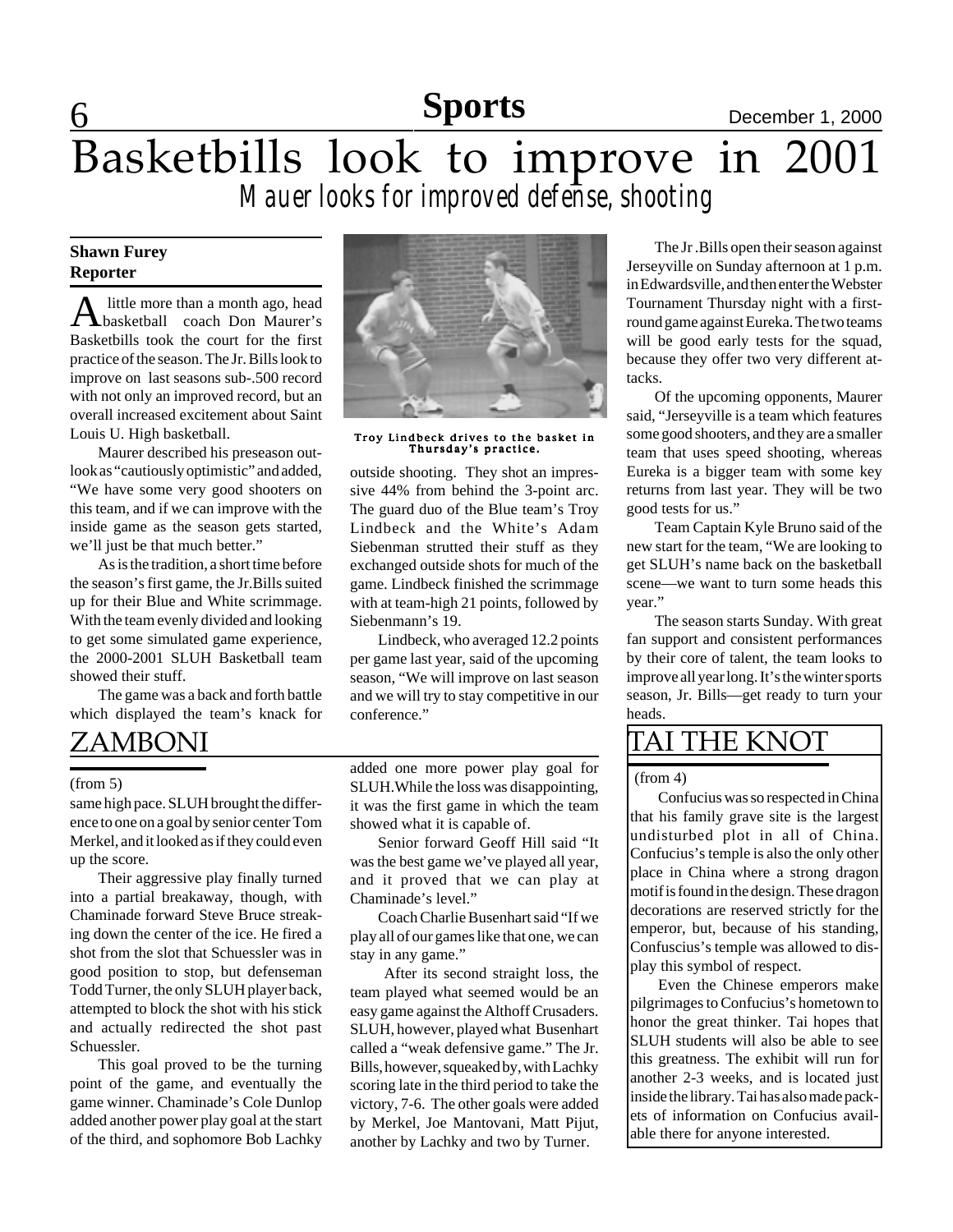## Racquetbills sluggish with 1-3 start to '00

### **Tom Broeckelman Reporter**

After losing their first match in a devastating 6-1 defeat by Kirkwood, the Racquetbills hoped to rally through the next three games and show off their true abilities. Much to the Racquetters' dismay, the Griffins of Vianney had other plans.

The talented Vianney squad skirted past the Jr. Bills, with several games going to a third game tie-breaker. With junior Kevin Moore winning on account of forfeit and sophomore Chris Guilfoy winning his game in a tie-breaker, only two more victories were needed to defeat Vianney. But victory slipped through the Racquetbill's fingers as the doubles team lost in a tie-breaker, along with team captain Joe Sharamitaro's devastating third-game loss.

The Jr. Bills awoke during their recent road trip to Hazelwood, with a 5-2 routing of an outmatched Parkway West squad. But this awakening turned into a slumber during the Monday night faceoff against Kirkwood. Again the match came down to tie-breakers, with four of the seven matches going to a third game, but ending with a Jr. Bill loss.

 When asked about the unusual 1-3 start, Doc Koestner replied, "With the hardest part of the season out of the way, as well as the beginning nervousness, we look forward to smooth sailing the rest of the way." Even though the annual state champion Racquetbills have already suffered three losses this season, these losses have came from two of the best teams in the state.

The team, led mostly by juniors, is growing exponentially in skill, experience, and heart. During the last game against Kirkwood, five of the seven matches were finished with Kirkwood winning each, but that did not dampen the hearts of this SLUH team; instead, they all stayed and cheered for Moore and Sharamitaro, who were still playing in a tie-breaker. Even though the match was well over and lost, the pride of the Jr. Bills shone through as they cheered Moore on to victory, evading the near shutout.

The team is ready for its rematch with Vianney on Tuesday, wanting to show the Griffins "who's the boss" and I don't mean Tony Danza.



A Jr. Bill backhands a volley.

Junior Racquetballer Mike Gau captured the true meaning of the competition with his own personal motto: "It's not whether you win or lose, but how you play the game that counts," which he quickly followed by another Gau original, "I love racquetball; put another dime in the Jukebox baby."

 Despite what the Laxbills are trying to tell you on every door of the school, come to the true "fastest sport on two feet"—racquetball. Admission is free and seating is not a factor, so come see the big game Tuesday at 3:30 at Concord Sports Complex in South County, to watch SLUH desecrate the Griffins in a Racquetball Battle Royale.

## Speedobills splash to a win over Clayton, look to swim away with state title in '01

### **Jeff Dueker Staff**

Swimming 2000-2001 kicked off the Season with a win last night over Clayton and Cape Notre Dame. SLUH accululated 169 points, while Clayton received 82 points and Cape Notre Dame received only 74 points. In addition to the win, four SLUH swimmers earned state times, a significant feat for the first meet of the season. junior Greg Szewczyk won a state time in the 100 Freestyle, sophomore Tom Heafner blasted a state time in

the 100 Butterfly, sophomore Carl Thompson swam very stately in the 500 Freestyle, and freshman Kurt Doll completed the hat trick plus another state time in the 200 Freestyle.

Head coach Terry Murray has high hopes for the team this year. Assisted by social studies teacher Pete Cerneka and by diving coach Brendan LeBrun, Murray looks to lead his swimmers to a very sucessful season.

This year's team will be relatively young. "We have 53 swimmers and 4 divers this year," said Murray, "and of those we have 17 freshman, with most of them swimming on the varsity level." The team also has strong returning seniors, including Zach Hartwig and Charlie Maitz.

Unfortuately, the swim team will have the same disadvantage that water polo had: the lack of a home pool. Forest Park Community College's Pool is still unfit for use, so the coaches have to painstakingly schedule practices at other pools. This should have no effect on the team's performance, because water is water and SLUH will undoubtedly be SLUH.

The Speedobills have a meet tonight against Lafayette at Lafayette, starting at 4:00, so go there.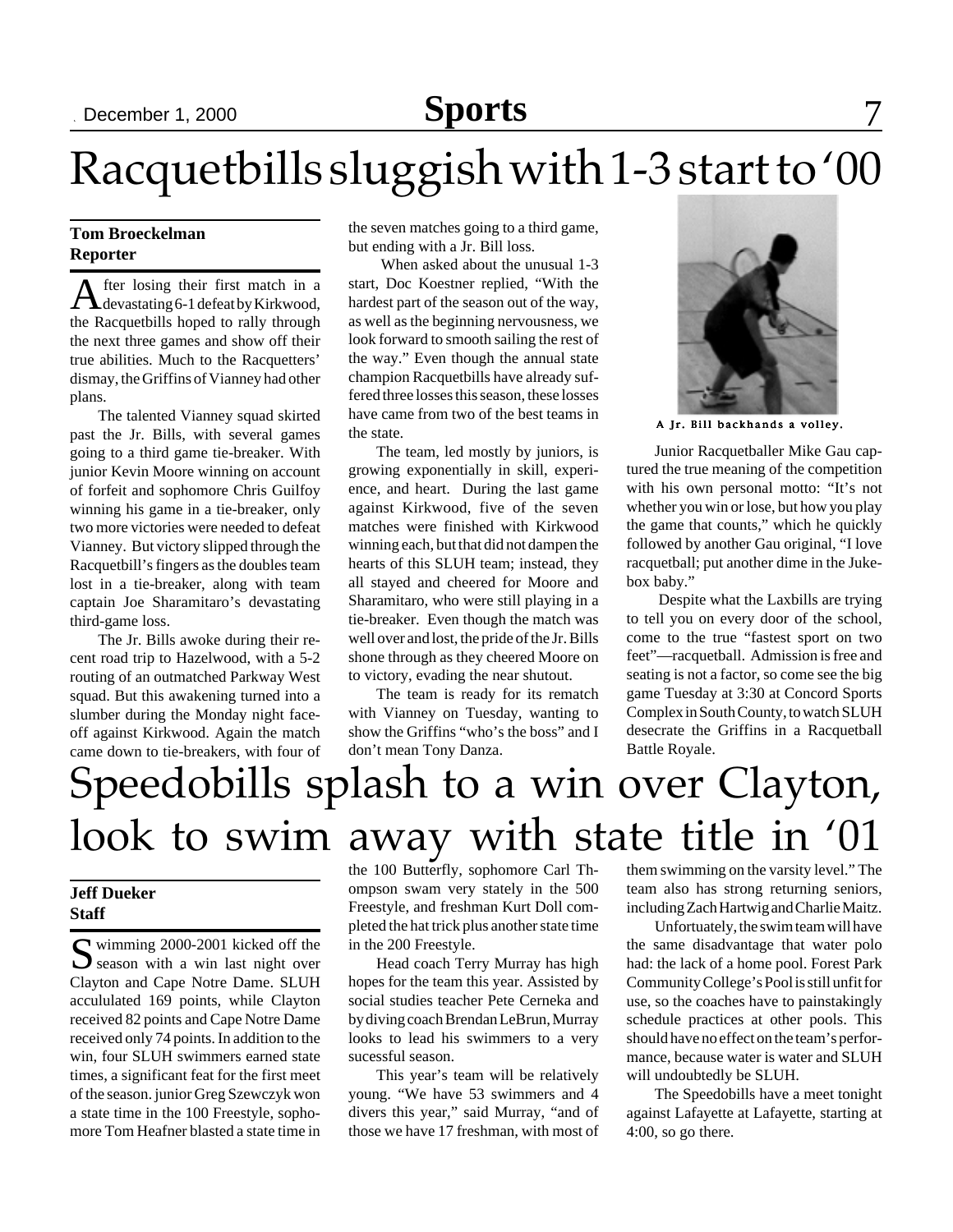## GRAND SALAMI

#### (from 1)

to be constructed at the west end of Aviation Field, just north of Highway 40 and west of the St. Louis Science Center Planetarium in Forest Park. One field will be a practice field which will have a natural surface complete with a grass infield and an irrigation system.

The performance field, which will lie to the north of the practice field (farther away from the highway), will be constructed in the same way as its counterpart.

The performance field will also have lights, a scoreboard, dugouts, bullpens, seating for spectators, restrooms, locker rooms, and a concession stand. A small maintenance building will lie between the two fields.

Clayco Construction, "a very qualified company," according to Hellman, will design the actual facility. The company's past jobs include Rams Park and the new renovations to Busch Stadium.

Also, "(Steve) Nicollerat played a very crucial role in helping to design the field as well as design a schedule," according to Sheridan. Nicollerat, the varsity baseball coach, has been involved with Hellman and Sheridan since the beginning of the project.

The other main parties involved in the project are Forest Park Forever, the City of St. Louis and its Parks Dept., and St. Louis Cardinals Care—a charitable organization of the Cardinals baseball organization.

Cardinals Care and SLUH have both made pledges for \$250,000 to Forest Park Forever; that is, they have promised the money to the project but have not yet provided the check. The reason the process is where it is now is because the City Alderman and Board have not fully agreed to the conditions set forth by both SLUH and Cardinals Care.

One condition of the agreement is that the outfield fence, which will be temporary, will be replaced with a permanent one before the second season if there is a problem with its stability during the first.

SLUH and Cardinals Care have asked, in a very lengthy report, that the St. Louis City Parks Department provide proper maintenance for the fields, which entails managing the irrigation, fertilization and cutting of the grass, and the repairing of any damage to the facility. The report specifies that Forest Park Forever may review the maintenance work and determine if the work is not satisfactory.

If this is the case, Forest Park Forever may then decide to hire a third party company to take over the maintenance work.

Both Hellman and Sheridan believe that the negotiations are in the final stages and will be completed relatively soon.

When the construction is complete, SLUH will have the field for 25 years, with the opportunity to renew their commitment. Jr. Bill teams will play 15 home games on the performance field and use the practice field six days per week.

The idea of a first class field will be "very motivational" for many involved in the baseball program, said Steve Nicollerat.

"This means more from a practice point of view," he commented. "We haven't had a home practice field in the 22 years I've coached."

In addition to Jr. Bills, baseball players from Forest Park Community College and the Public High League (PHL) will be able to use the field. Nicollerat has met with Damen Hendricks, baseball coach at Forest Park Community College, in his efforts to devise a facility which would avail itself to the schedules of SLUH teams as well as others.

"It will be good for lots of other people outside SLUH," Nicollerat concluded. "It will be good for us, too, but good for others as well."

That idea of neighborhood is a subtle addition to SLUH's efforts to more fully become a part of the area in which it has

**see GOPHER BALL, 10**

### JFK

#### (from 1)

 Directors]. We made the decision as we saw more high school volunteers. It's good for the Board [in that he can] give perspective and insight about ideas and how it works...It's part of our mission to bring in a young person with leadership skills."

She also said that such a young person could explain other learning experiences of Habitat for Humanity other than construction and finance, such as communication and exposure to people of different backgrounds.

 For example, the volunteers could meet the future homeowners, since they also have to provide "sweat equity" of 450 work hours, since Habitat for Humanity provides "not a handout, but a handup."

Kennedy has been working at one of their construction sites at the intersection of MLK Drive and Goodfellow Ave since Thanksgiving of 1999. He contributed weekly until the summer of 2000, when he began helping two to three times a week.

His work consisted of laying concrete and other assorted construction "stuff".

This work, combined with a college essay that Kennedy wrote about Habitat for Humanity that the Board of Directors saw, led to the invitation to serve on the Board.

When Kennedy initially received this notice, he said he was "shocked, because [he] had done a little here and a little there, but [he] thought it was cool."

 He now will attend Board meetings to make decisions to make it better, but will still help with the actual construction as well.

He hopes to possibly provide service opportunities for SLUH similar to the project in which Chaminade and Vianney jointly sponsored and built a house.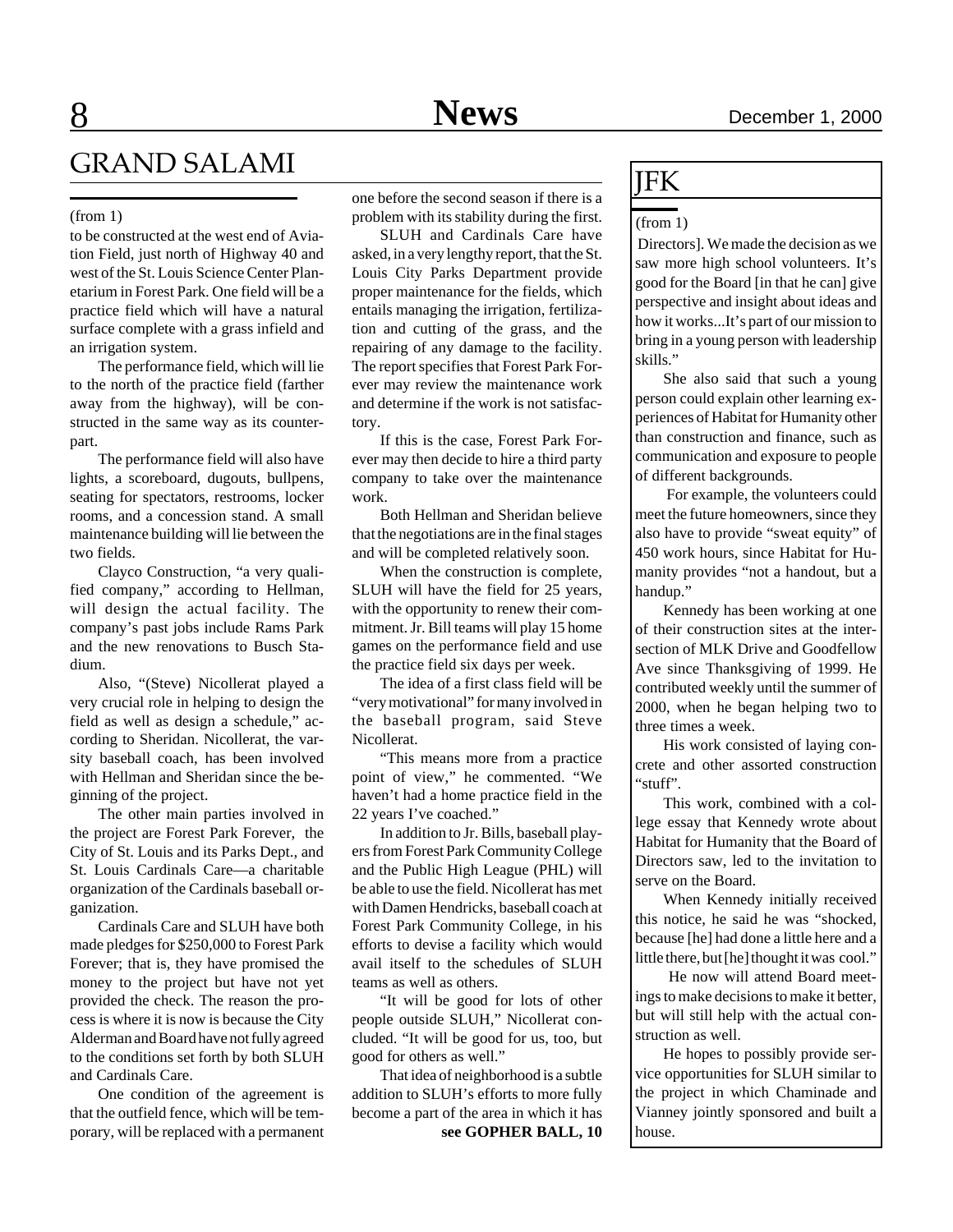## September 15, 2000 September 22, 2000 December 1, 2000 **Sports News** 9

# '98 grad Hodits lives in box for charity

### **Matt Snively Sports Editor**

 $\bf{W}$  here do you see yourself in the future? Most of us probably see the doors of opportunity opening once we receive our SLUH diploma, the world at our feet. Would you think that not even four years removed from the U. High community, you would live in a cardboard box?

Neither did Tim Hodits, class of '98, but from Oct. 23 to Oct. 27 this year, that's exactly what he did. He voluntarily subjected himself to the perils of living on the street at the University of Missouri in Columbia.

Was he low on cash, you ask? Did he get evicted from his apartment? Not so much. He was actually participating in a fundraiser for the Mizzou chapter of Habitat for Humanity. Along with two other students, juniors Brad Finnegan and Dave Walton, Hodits set up what he would describe as "a bunch of refrigerator and dryer boxes taped together" to be their temporary home. They started the week with the ironclad resolve "not to leave until we raised \$2500," Hodits said. "We heckled people for money, things like, 'Gimme a dollar so I can take a shower.' That was a popular one." All

in all, the trio raised \$3100 for Habitat for Humanity, shattering their goal and allowing themselves to finally take a shower, much to the appreciation of their classmates.

"We pretty much were in the box unless we had a class," Hodits said. "We basically spent the entire week there asking for money."

The generosity of the student body at Mizzou overwhelmed Hodits. "Kids were writing checks for \$50, we found hundred dollar bills in our box, it was amazing. Also, we didn't have to pay for food once; people we didn't even know would come up to us and give us coffee and food."

Even with all the positive support, Tim said the highlight of his week came on Tuesday night when a homeless man Tim knew came up to the box. He said he wished he had some change for them, but he was broke. Still, instead of walking away and leaving the students empty-handed, he fished deep into his pocket and produced a soda cap. "Do you guys want a free soda?" he offered, adding "It says here you get a free soda." Surprised by the generosity of the man, the three students accepted the cap thankfully, amazed that a man with so little would freely offer them all he had.

However, it wasn't always clear sailing for the trio of shackers. For example, around 6 a.m. on Wednesday, it began to rain in Columbia. How often do we shrug off late night rain as something that might only occasionally wake us with a clap of thunder? Tim and his compadres didn't have that luxury, as they had to wait out the storm huddled in their box. Hodits commented

on the storm, saying, "It kinda was a pain, but it wasn't so bad because our box was painted with slogans and stuff and it had a lot of tape on it. It was pretty much waterproof."

The idea for the stunt came from a similar activity that took place at Mizzou the year before, an event aptly named "Shack 'n the Box," where around forty people slept out on Stankowski Field and raised over \$700 for Habitat for Humanity.

Tim's journey from the halls of SLUH to the streets of Columbia started when he was a senior at the U. High. He became aware that there was more to the world than just what was right in front of him, and wanted to make a difference in the community. He began hounding English teacher Terry Quinn to start

working with Habitat for Humanity, and through ferocious persistance started a program that met twice a month in North St. Louis to build a house.

"Tim was very persistent about the whole thing. He called the St. Louis chapter of Habitat for Humanity almost every day until he accomplished what he wanted," said Quinn. "He really took off his senior year and did a lot of CSP work. I know his senior project had a huge affect on him," added Quinn. In fact, Tim still works during the summer at the very place where he spent his senior project, helping out with kids.

"I just like helping people," said Hodits. "SLUH ingrained that in my mind through the motto 'Men for Others.'"

From SLUH, Tim went on to Mizzou, where he became very involved with their own chapter of Habitat for Humanity. During his sophomore year he was made president of the Mizzou chapter, and from there he became a member of Habitat for Humanity's National Advisory Board for Campus Chapters and Youth Programs. His new positions have allowed him to reach out more and help people that he hadn't been able to help in the past. The Mizzou chapter has become a thriving center for educational awareness of Habitat for Humanity and a beacon of fundraising. During the fall semester alone, the Mizzou chapter has raised over \$10,000 from students alone. "We need to raise \$32,000 total to build a house from Mizzou," Hodits said.

Speaking about the reason he became so involved with community service work, Hodits said, "On college campuses, people become isolated, and they don't realize that there's more going on in the world. That's one of the reasons I try to help out, because I want to affect the community. It's our responsibility to help the less fortunate, because we have the opportunity."

Tim Hodits truly embodies the SLUH spirit of men for others. He gives selflessly of himself, donating his time, effort, and sometimes health in order to aid those in need. He has taken his experiences here at SLUH and applied them in the world, going out with the desire to make a positive difference. His example is a wonderful reminder of the mission we all have now, and the opportunity the future provides us in our lives.



Hodits raised \$3100 with his week in a box.